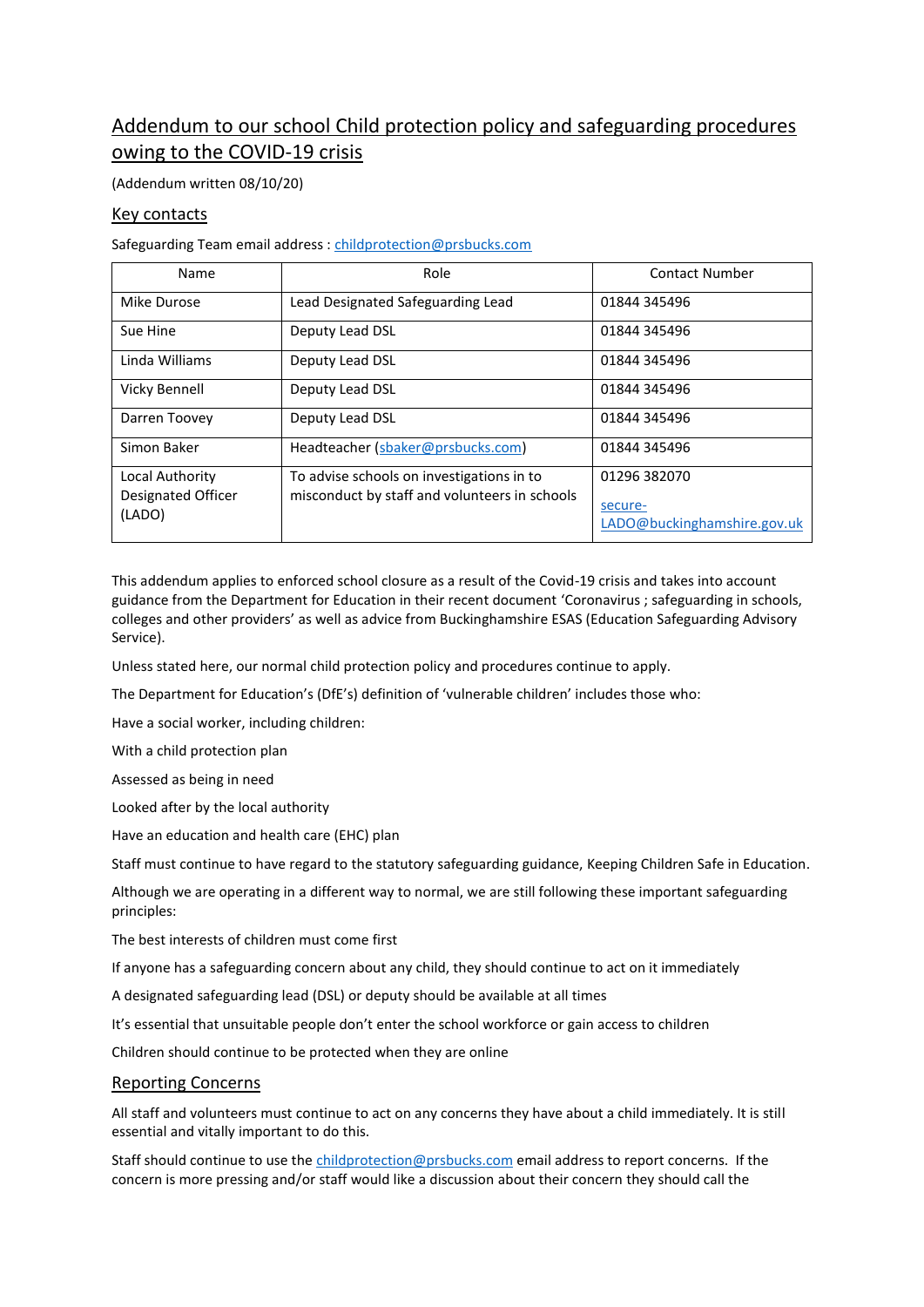Designated Safeguarding Lead (Mike Durose) on 01844 345496. Should Mike be unavailable, staff should call one of our other DSLs on the numbers shown above.

The Safeguarding Team is continuing to work closely with Social Care and with The Virtual School to safeguard our vulnerable students which includes remotely attending all meetings to which we are invited by Social Care.

### Monitoring attendance

As most children will be attending school, we will be completing our usual attendance registers and following our usual procedures to follow up on non-attendance:

- Follow up on their absence with their parents or carers
- Notify their social worker, where they have one
- We are using the Department for Education's daily online attendance form to keep an accurate record of who is attending school.

### Peer-on-peer abuse

We will continue to follow the principles set out in part 5 of Keeping Children Safe in Education when managing reports and supporting victims of peer-on-peer abuse.

Staff should continue to act on any concerns they have immediately.

### Concerns about a staff member or volunteer

We will continue to follow the principles set out in part 4 of Keeping Children Safe in Education.

Staff should continue to act on any concerns they have immediately. Contact, in the first instance, should be made with the Headteacher who will then instigate an investigation where appropriate. Alternatively, you can contact the Local Authority Designated Officer (LADO) directly with any concerns they have about the conduct of any staff member or volunteer. We will continue to refer adults who have harmed or pose a risk of harm to a child or vulnerable adult to the Disclosure and Barring Service (DBS).

We will continue to refer potential cases of teacher misconduct to the Teaching Regulation Agency. We will do this using the email address [Misconduct.Teacher@education.gov.uk](mailto:Misconduct.Teacher@education.gov.uk) for the duration of the COVID-19 period, in line with government guidance.

### Support for children who aren't 'vulnerable' but where we have concerns

The parents/carers of all of the following groups of students were contacted prior to the Covid-19 closure and all of the students are subsequently being contacted weekly by a named 'keyworker'. Contacts are being logged centrally.

- All Looked After Children
- All students engaged with Family Support Services
- All students subject to a Child in Need plan
- All students subject to a Child Protection Plan
- All students on an Education and Health Care Plan (EHCP)
- All other students not covered above who have a Keyworker in school (generally those at SEND Support Level on our Inclusion List)
- Other students not covered above who are considered to be vulnerable by their Head of Year

## Online Safety

In school :

We will continue to have appropriate filtering and monitoring systems in place in school.

### Outside school :

Where staff are interacting with children online they will continue to be alert to signs that a child may be at risk of harm online, and act on any concerns immediately, following our reporting procedures as set out in the Reporting Concerns section above.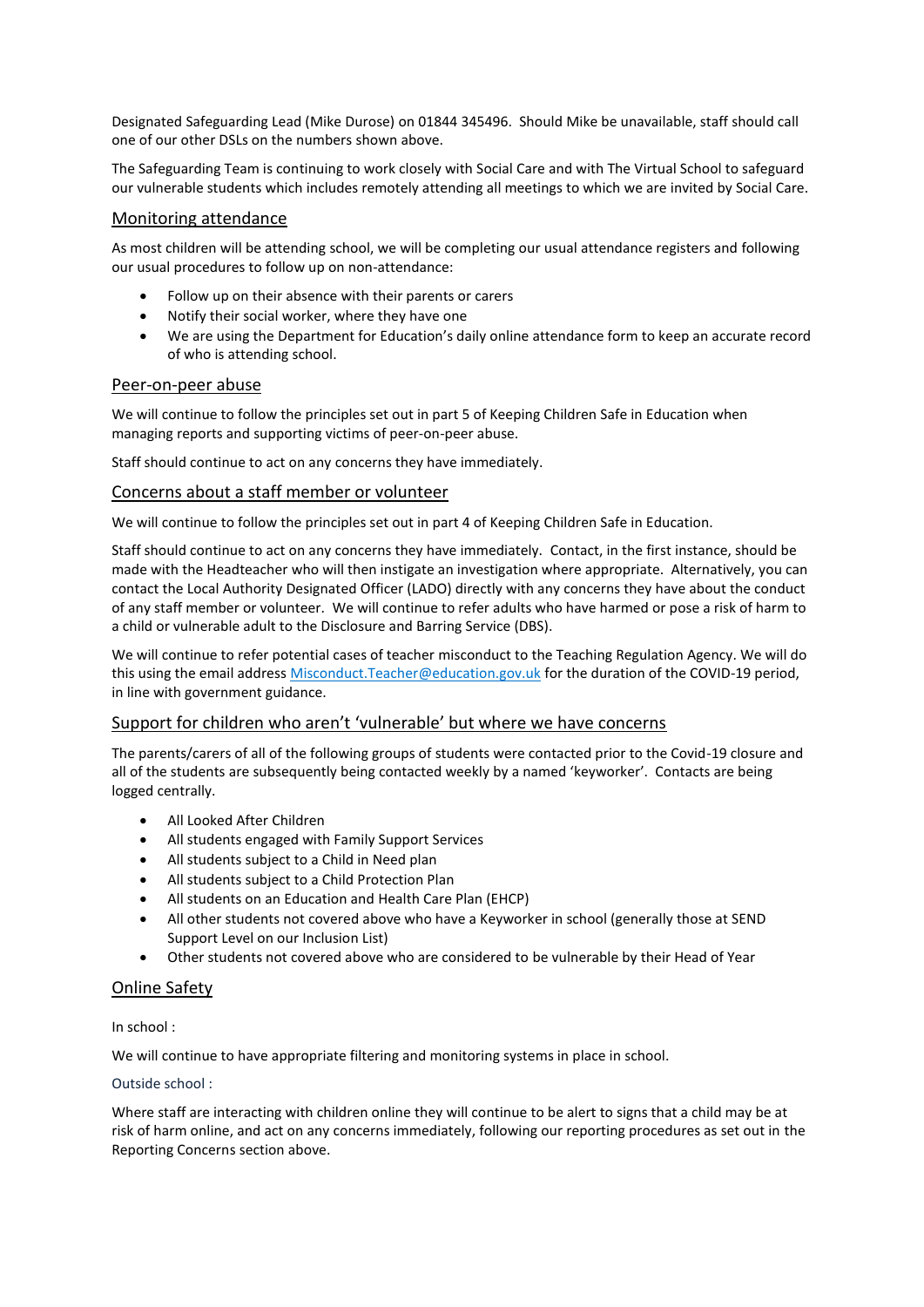We will make sure children know how to report any concerns they have back to our school, and signpost them to other sources of support too.

### Working with parents and carers

We will make sure parents and carers:

- Are aware of the potential risks to children online and the importance of staying safe online
- Know what our school is asking children to do online, including what sites they will be using and who they will be interacting with from our school
- Are aware that they should only use reputable online companies or tutors if they wish to supplement the remote teaching and resources our school provides
- Know where else they can go for support to keep their children safe online

# Mental health

We will periodically signpost all pupils, parents and staff to resources to support good mental health at this time.

When setting expectations for pupils learning remotely and not attending school, teachers will bear in mind the potential impact of the current situation on both children's and adults' mental health.

### Staff recruitment, training and induction

### Recruiting new staff and volunteers

We continue to recognise the importance of robust safer recruitment procedures, so that adults and volunteers who work in our school are safe to work with children.

We will continue to follow our safer recruitment procedures, and part 3 of Keeping Children Safe in Education.

In urgent cases, when validating proof of identity documents to apply for a DBS check, we will initially accept verification of scanned documents via online video link, rather than being in physical possession of the original documents. This approach is in line with revised guidance from the DBS.

New staff must still present the original documents when they first attend work at our school.

We will continue to do our usual checks on new volunteers, and do risk assessments to decide whether volunteers who aren't in regulated activity should have an enhanced DBS check, in accordance with paragraphs 167-172 of Keeping Children Safe in Education.

## Staff 'on loan' from other schools

We will assess the risks of staff 'on loan' working in our school, and seek assurance from the 'loaning' school that staff have had the appropriate checks.

We will also use the DBS Update Service, where these staff have signed up to it, to check for any new information.

## Safeguarding induction and training

We will make sure staff and volunteers are aware of changes to our procedures and local arrangements.

New staff and volunteers will continue to receive:

- A safeguarding induction
- A copy of our children protection policy and procedures (and this addendum)
- Keeping Children Safe in Education part 1
- Safer Working Practice document

We will decide on a case-by-case basis what level of safeguarding induction staff 'on loan' need. In most cases, this will be:

A copy of our child protection policy and this addendum